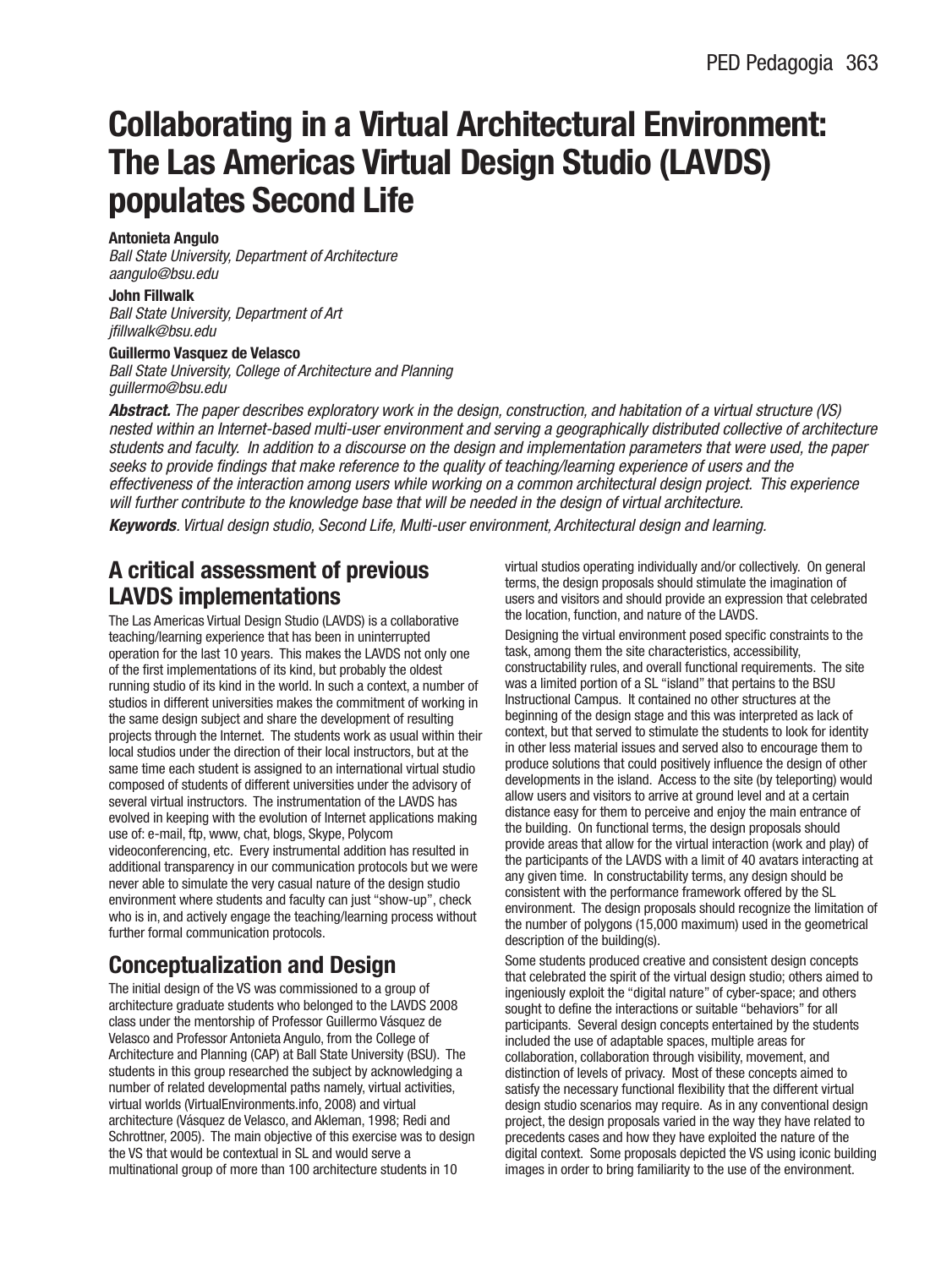# **SIGraDi 2009 sp**

Others depicted the VS in more abstract terms describing complex shapes and spaces. These proposals assumed that the conventional understanding of structural support for different building components gets diluted in a virtual environment, and also that while concepts related to walls, roofs, floors and other space defining elements may persist they can be disassociated from materiality. For instance, most of the design proposals disregarded the use of any kind of stairs and focused on exploiting the ability to fly in the SL world.

The design proposals also specified the behavior of their virtual structures. Designers suggested the implementation of scripts that can be applied to different building components, not only to mimic conventional material textures and colors but also to produce visual transparency at different degrees and responding to a variety of stimuli in the environment. Other scripts suggested the availability of movable and transformable elements, and the use of light effects and sound.

The concept of the selected design was the creation of an interactive landmark. As described by the graduate student "the VS is a beacon that not only attracts visitors, but encourages interaction on multiple levels". The beacon depicted an organic system in the shape of a lily pad with a radial configuration of pods or petals (spaces for small group use) and a large group meeting place at the center. A tall mast-like element (the stem) creates the landmark featuring a glowing light. Interactivity at many levels included the modification of visual and auditory components as well as different ways to exchange and display graphics and text. Adaptability and expansion of spaces were specified following metaphors of natural movement and reproduction of the organism.



Figure 1. The LAVDS under construction

## **Construction**

The Institute for Digital Intermedia Arts (IDIA) was invited into the project by Professor Vasquez de Velasco and Professor Angulo. The institute's role was to consult and construct the virtual building designed by the Las Americas Virtual Design Studio students. This experience began as a three-week charette in which John Fillwalk, the director of IDIA, surveyed the potentials and constraints of virtual worlds with the architecture students to understand design limitations and possibilities. Once a student design was chosen from the CAP-LAVDS competition work began with students from the IDIA Immersion Seminar in Virtual Worlds to begin the transformation of the design within a virtual environment.

The designed structure needed to enable a host of rich collaboration and communication experiences within the LAVDS environment. These capabilities were integrated by employing a range of technologies – such as text, data, video, audio and voice chat. The LAVDS virtual structure is a configurable, collaborative interface that

responds to its audience's needs via reactive data, media and form – all via an avatar's interactions.

Virtual worlds can provide opportunities that enable potent collaborative experiences beyond the material and spatial realities of our physical domain. Virtuality has the potential to be united and augmented by physicality - informing and transforming a participant's interaction with colleagues and information through compelling, immediate and elevated interactions collapsing constraints of time and distance for a dislocated work group. Our research and design of various means of interfacing within several virtual environments for hybrid-reality experiences has employed multiple approaches to bridging techniques such as media streaming, client-side interactions, external web servers, web service API's and human/computer interaction. Some of the collaborative technologies that were incorporated into the LAVDS structure include: virtual drawing and white boards; spatialized VOIP; RSS feeds; image sharing surfaces; interactive and collaborative text documents; video conferencing; streaming video and audio; public chat; instant messaging; email and an in-world web browsing.

The LAVDS project offered us ideal conditions for feedback to assess the efficacy of remote collaboration aided by virtual communication technology. IDIA is currently developing further immersive, avatarbased desktop and dynamic spatialized portals – uniting virtual worlds with the information metaverse – all initiated by avatar interactions. Critically important is the expanding number of modalities of interacting with content inside and out of the virtual world. Built environments in the virtual world within these hybrid spaces can for instance adapt to users profiles and group configuration files as needed, identifying users and work groups based on history of usage, and snap-shotted progress states of research. Virtual structure can then be configured in various ways to augment small or large group inquiry, collaboration, or presentation by dynamically changing form and content as needed.

## **Teaching and learning**

Second Life (SL) is currently the most mature and popular multi-user virtual world platform being used in education (Warburton, 2009). Some have reported (Architectural Record, 2007) about the use of SL as a tool to complement the use of conventional CAD programs, to encourage the idea of architectural collaboration, and as ground for testing new design ideas. Others have also reported that some architectural practices have opted for a presence in the virtual world (Crescendo Design, 2009) to meet with long-distance clients, prototype and share design ideas, host open house events, educational workshops and to demonstrate some of the core design principles they try to incorporate in their work.

Through the understanding of the affordances of Second Life, we have implemented the LAVDS at the SL environment and have aimed to comply with teaching and learning objectives that are common to architectural design studios, namely to provide an environment for students engagement, interactivity, collaboration, experimentation, and idea generation. According to Eschenbrenner and Siau (2008) these objectives have become more complicated and challenging to comply with in an on-line format. However, we have found out that after our inaugural formal event and the subsequent informal activities that followed during the semester, the LAVDS has provided opportunities for significant learning (Fink, 2003) and have the potential to:

- Promote collaborative and cooperative activities that allow connections between students, mentors and reviewers, even if they are geographically dispersed.
- Provide the students the ability to acquire information when needed and understand concepts related to 3-dimensional building design. We take advantage of the rich communication media available in the VS, such as audio, visual, and textual features of SL.